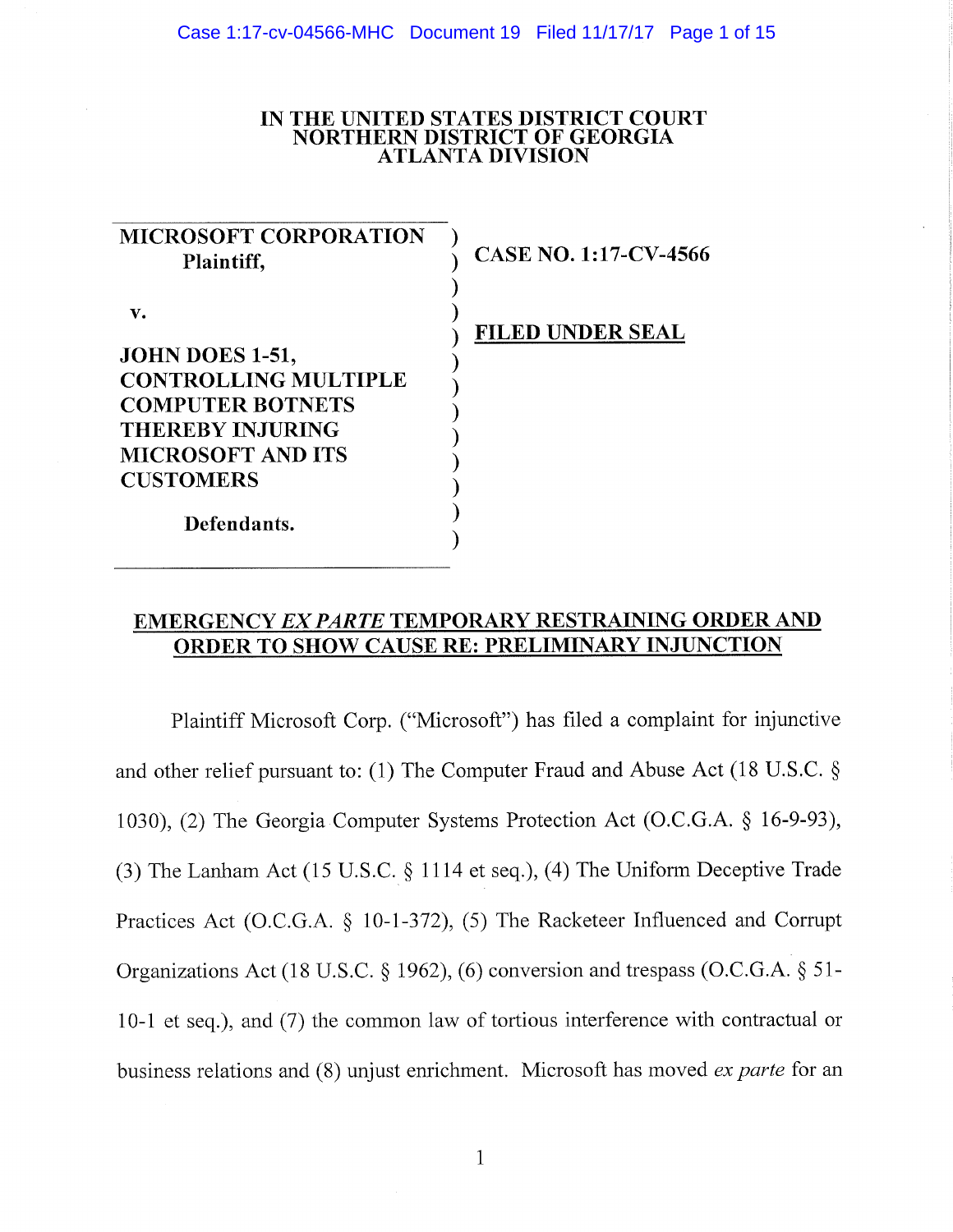#### Case 1:17-cv-04566-MHC Document 19 Filed 11/17/17 Page 2 of 15

emergency temporary restraining order and an order to show cause why a preliminary injunction should not be granted pursuant to Rule 65(b) of the Federal Rules of Civil Procedure, Local Rule 7.5(B), 15 U.S.C. § 1116(a) (the Lanham Act), and 28 U.S.C. § 1651(a) (the All-Writs Act).

### **FINDINGS O F FAC T AND CONCLUSION S O F LA W**

Having reviewed the papers, declarations, exhibits, and memorandum filed in support of Microsoft's Application for an Emergency Temporary Restraining Order, the Court hereby makes the following findings of fact and conclusions of law:

1. This Court has jurisdiction over the subject matter of this case and there is good cause to believe that it will have jurisdiction over all parties hereto; the Complaint states a claim upon which relief may be granted against Defendants John Does 1-50 ("Defendants") under at least The Computer Fraud and Abuse Act (18 U.S.C. § 1030), The Georgia Computer Systems Protection Act (O.C.G.A. § 16-9-93), The Lanham Act (15 U.S.C. § 1114 et seq.). The Uniform Deceptive Trade Practices Act (O.C.G.A. § 10-1-372), conversion and trespass (O.C.G.A. § 51-10-1 et seq.), and the common law of tortious interference with contractual or business relations and unjust enrichment.

2. There is good cause to believe that Defendants have engaged in and are likely to engage in acts or practices that violate at least The Computer Fraud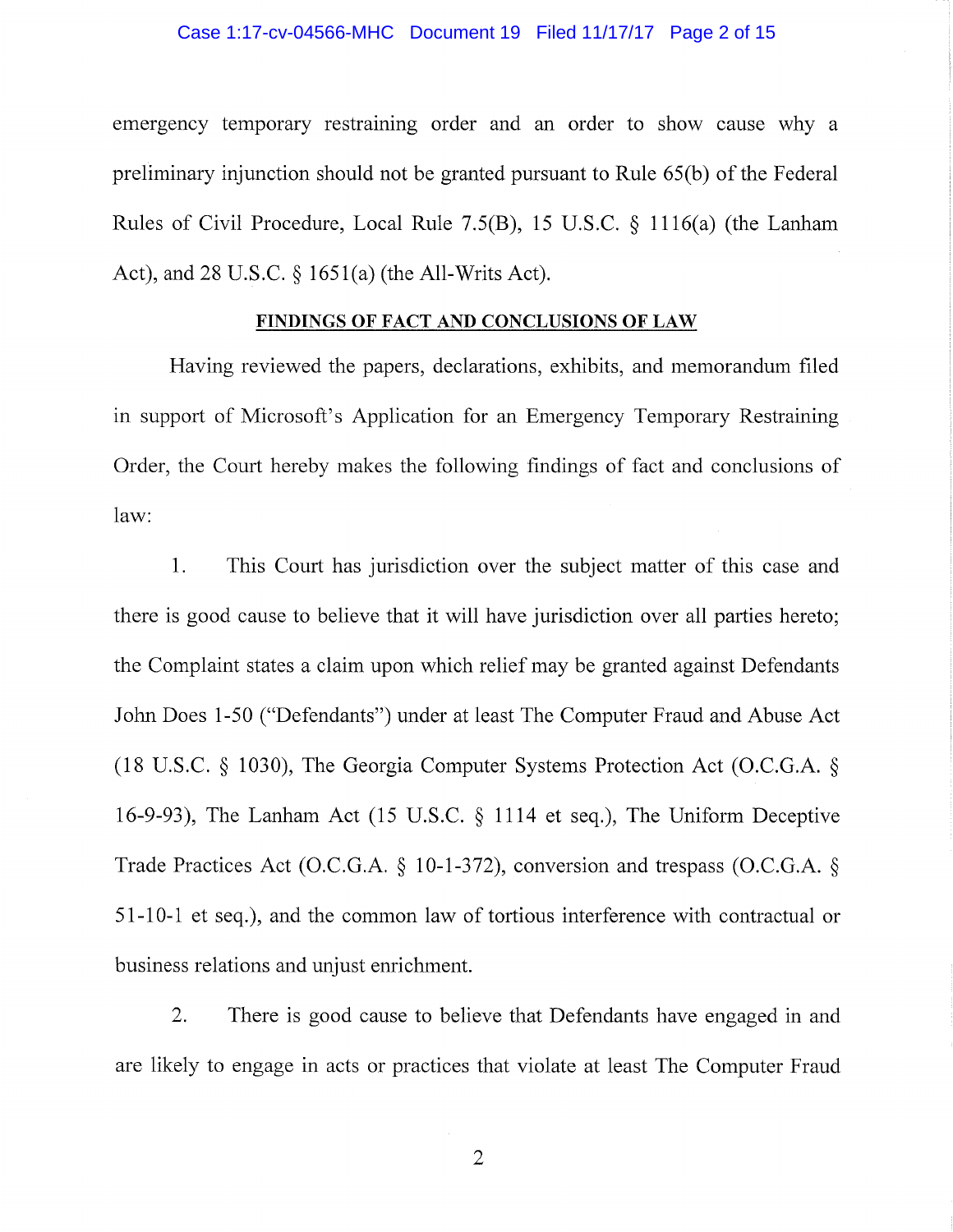and Abuse Act (18 U.S.C. § 1030), The Georgia Computer Systems Protection Act (O.C.G.A. § 16-9-93), The Lanham Act (15 U.S.C. § 1114 et seq.), and The Uniform Deceptive Trade Practices Act (O.C.G.A. § 10-1-372), and that constitute trespass, conversion, tortious interference with contractual or business relations, and unjust enrichment, and that Microsoft is, therefore, likely to prevail on the merits of this action.

3. Microsoft owns the registered trademarks "Internet Explorer," "Microsoft," and "Windows" used in connection with its services, software, and products.

4. There is good cause to believe that, unless Defendants are restrained and enjoined by Order of this Court, immediate and irreparable harm will result from the Defendants' ongoing violations. The evidence set forth in Microsoft's Brief in Support of Application for an Emergency *Ex Parte* Temporary Restraining Order And Order To Show Cause Re: Preliminary Injunction ("TRO Application"), and the accompanying declarations and exhibits, demonstrates that Microsoft is likely to prevail on its claim that Defendants have engaged in violations of the foregoing law by:

> a. intentionally accessing and sending malicious software to the protected computers and operating systems of Microsoft and Microsoft's customers, without authorization or exceeding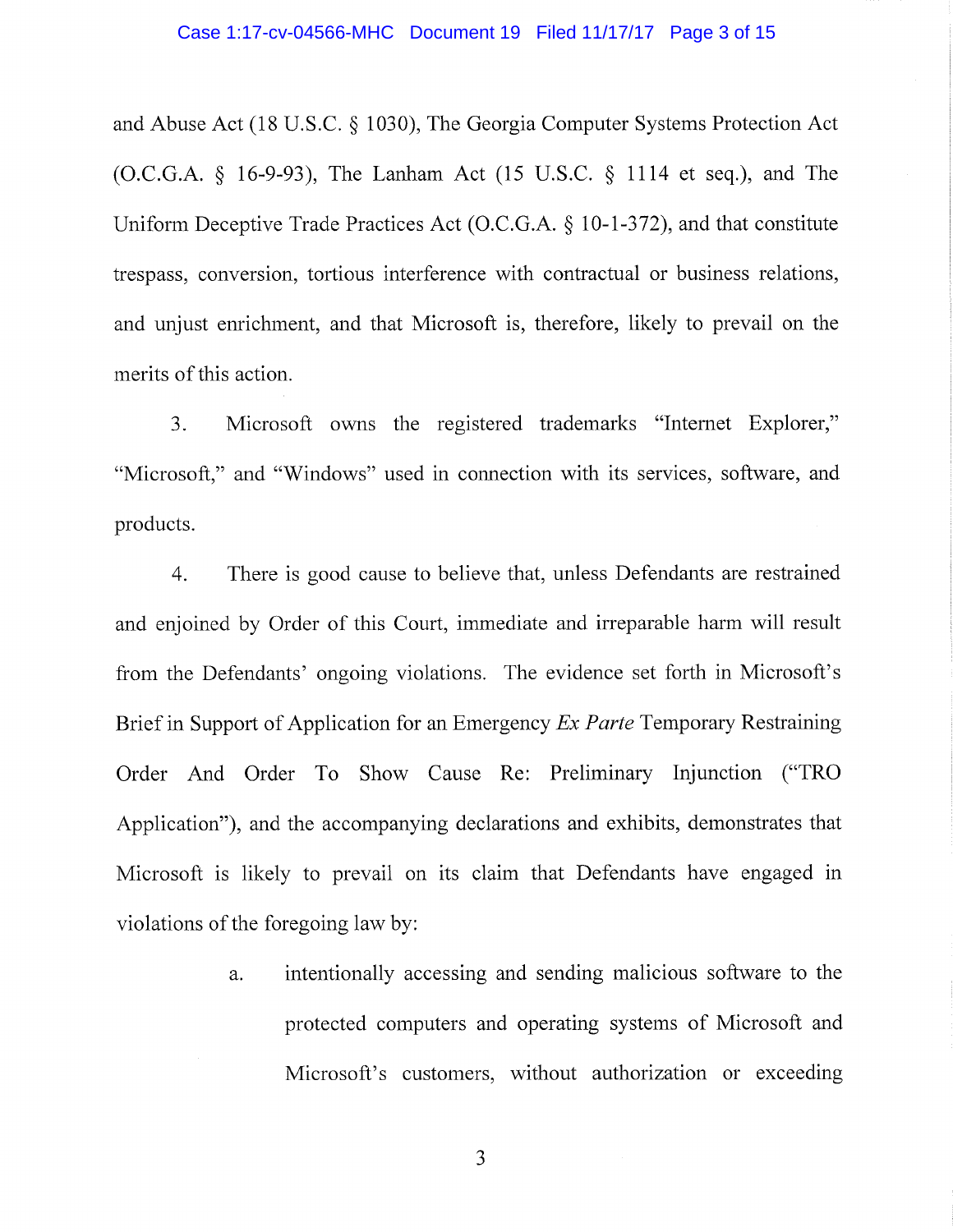authorization, in order to infect those computers and make them part of a network of computer botnets known as the Gamarue botnets;

- b. sending malicious code to configure, deploy and operate a Gamarue botnet;
- c. deploying computers and Internet domains to establish a command and control infrastructure for a Gamarue botnet;
- d. using the command and control servers and Intemet domains to actively manage and control a Gamarue botnet for illegal purposes;
- e. corrupting the Microsoft operating system and applications on victims' computers, thereby using them to spy on the victims, spread the Gamarue infection, and propagate additional malicious software;
- f. stealing personal account information and files from victims' computers; and
- g. using stolen information for illegal purposes.

5. There is good cause to believe that if such conduct continues, irreparable harm will occur to Microsoft, Microsoft's customers, and the public. There is good cause to believe that Defendants will continue to engage in such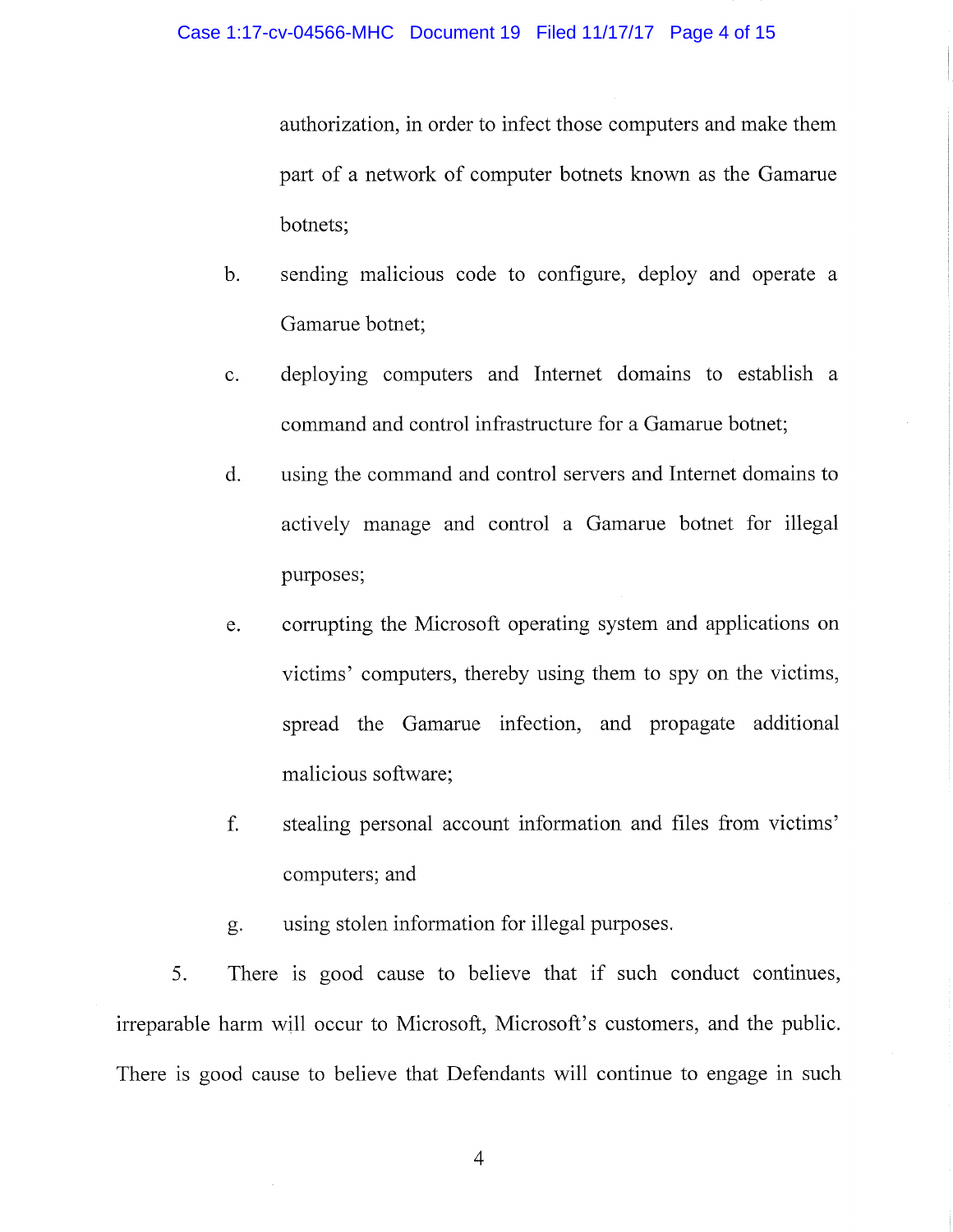#### Case 1:17-cv-04566-MHC Document 19 Filed 11/17/17 Page 5 of 15

unlawful actions if not immediately restrained from doing so by Order of this Court.

6. There is good cause to believe that immediate and irreparable damage to this Court's ability to grant effective fmal relief will result from the sale, transfer, or other disposition or concealment by Defendants of botnet command and control software that is hosted at and otherwise operates through the Intemet domains listed in Appendix A to this Order ("Appendix A") and from the destruction or concealment of other discoverable evidence of Defendants' misconduct available via those domains, including on user computers infected with Gamarue, if Defendants receive advance notice of this action. Based on the evidence cited in Microsoft's TRO Application and accompanying declarations and exhibits, Microsoft is likely to be able to prove that:

- a. Defendants are engaged in activities that directly violate United States law and irreparably harm Microsoft and the public, including Microsoft's customers;
- b. Defendants have continued their unlawful conduct despite the clear injury to the foregoing interests;
- c. Upon receiving any notice of the action, Defendants are likely to delete or to relocate the botnet command and control software at issue in Microsoft's TRO Application and the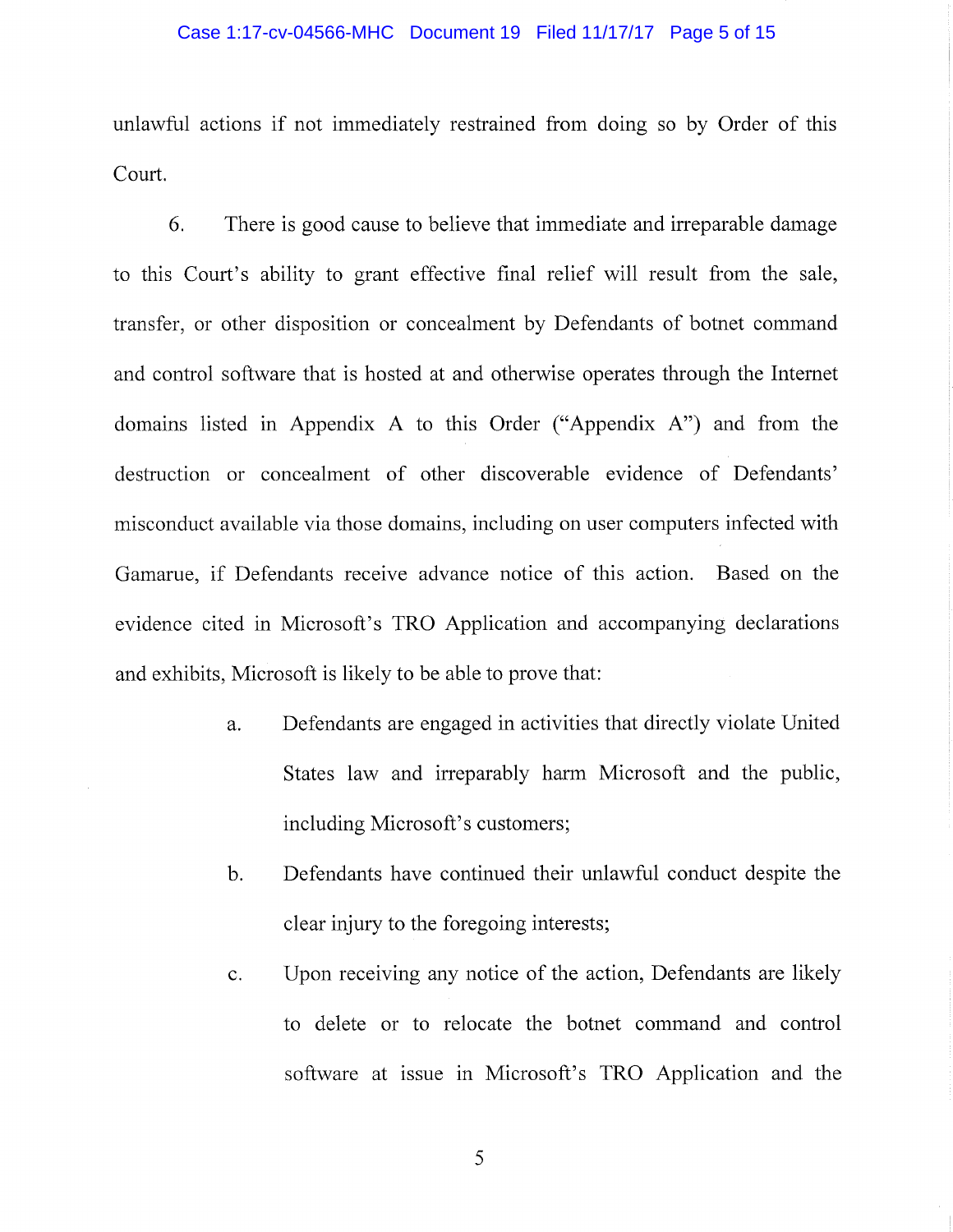harmful, malicious, and trademark-infringing software disseminated through the Intemet domains listed in Appendix A, thereby permitting them to continue their illegal acts; and

d. Upon receiving any notice of the action. Defendants are likely to warn their associates engaged in such activities if informed of Microsoft's action.

7. Microsoft's request for this emergency *ex parte* relief is not the result of any lack of diligence on Microsoft's part, but is instead based upon the nature of Defendants' unlawful conduct. Therefore, in accordance with Fed. R. Civ. P. 65(b), Local Rule 7.5(B), 15 U.S.C. § 1116(a), and 28 U.S.C. § 1651(a), good cause and the interest of justice require that this Order be Granted without prior notice to Defendants, and accordingly, Microsoft is relieved of the duty to provide Defendants with prior notice of Microsoft's motion.

8. There is good cause to believe that Defendants have specifically directed their activities to computers of Microsoft and Microsoft's customers located in the Northern District of Georgia, and have engaged in illegal activity using the Intemet domains identified in Appendix A to this Order by directing malicious botnet code and content to said computers of Microsoft and Microsoft's customers to further perpetrate their fraud on Microsoft and Microsoft's customers. There is good cause to believe that Defendants have directed said malicious botnet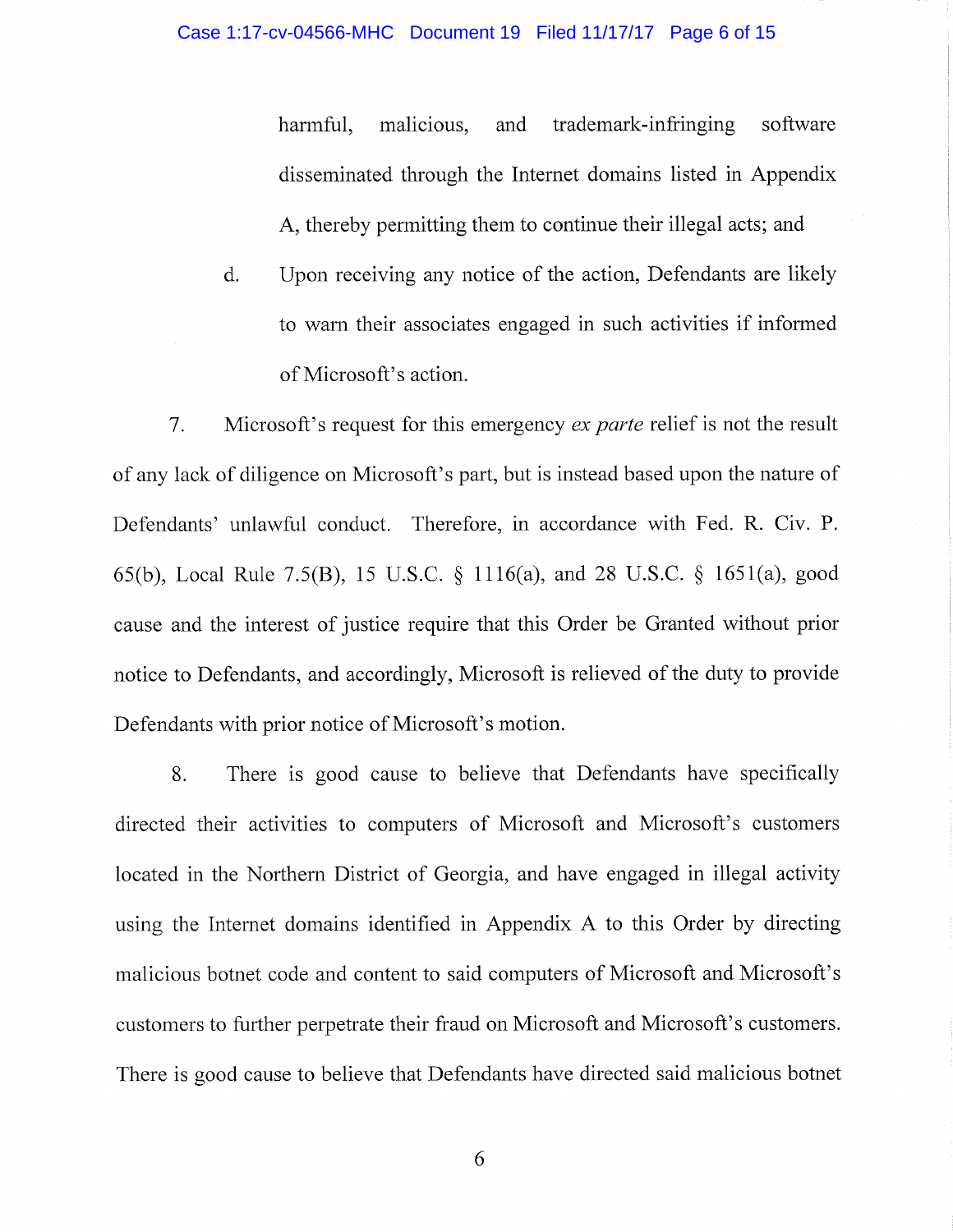#### Case 1:17-cv-04566-MHC Document 19 Filed 11/17/17 Page 7 of 15

code and content through certain instrumentalities—specifically the domain registration facilities of the domain registries identified in Appendix A to this Order.

9. There is good cause to believe that Defendants have engaged in illegal activity by using the domain registration facilities of the domain registries identified in Appendix A to register the Internet domains identified therein, so as to deliver from those domains the malicious botnet code, content, and commands that Defendants use to maintain and operate the Gamarue botnets to the computers of Microsoft and Microsoft's customers, and to receive the information stolen from those computers.

10. There is good cause to believe that Defendants have engaged in illegal activity by using deceptive and fake methods to steal computer users' login and/or account credentials and to use such credentials for illegal purposes.

11. There is good cause to believe that to immediately halt the injury caused by Defendants, Defendants must be prohibited from sending malicious botnet code, content, and commands from the Internet domains identified in Appendix A to computers of Microsoft and Microsoft's customers.

12. There is good cause to believe that Defendants have engaged in illegal activity using the Internet domains identified in Appendix A to host the command and control software and content used to maintain and operate the Gamarue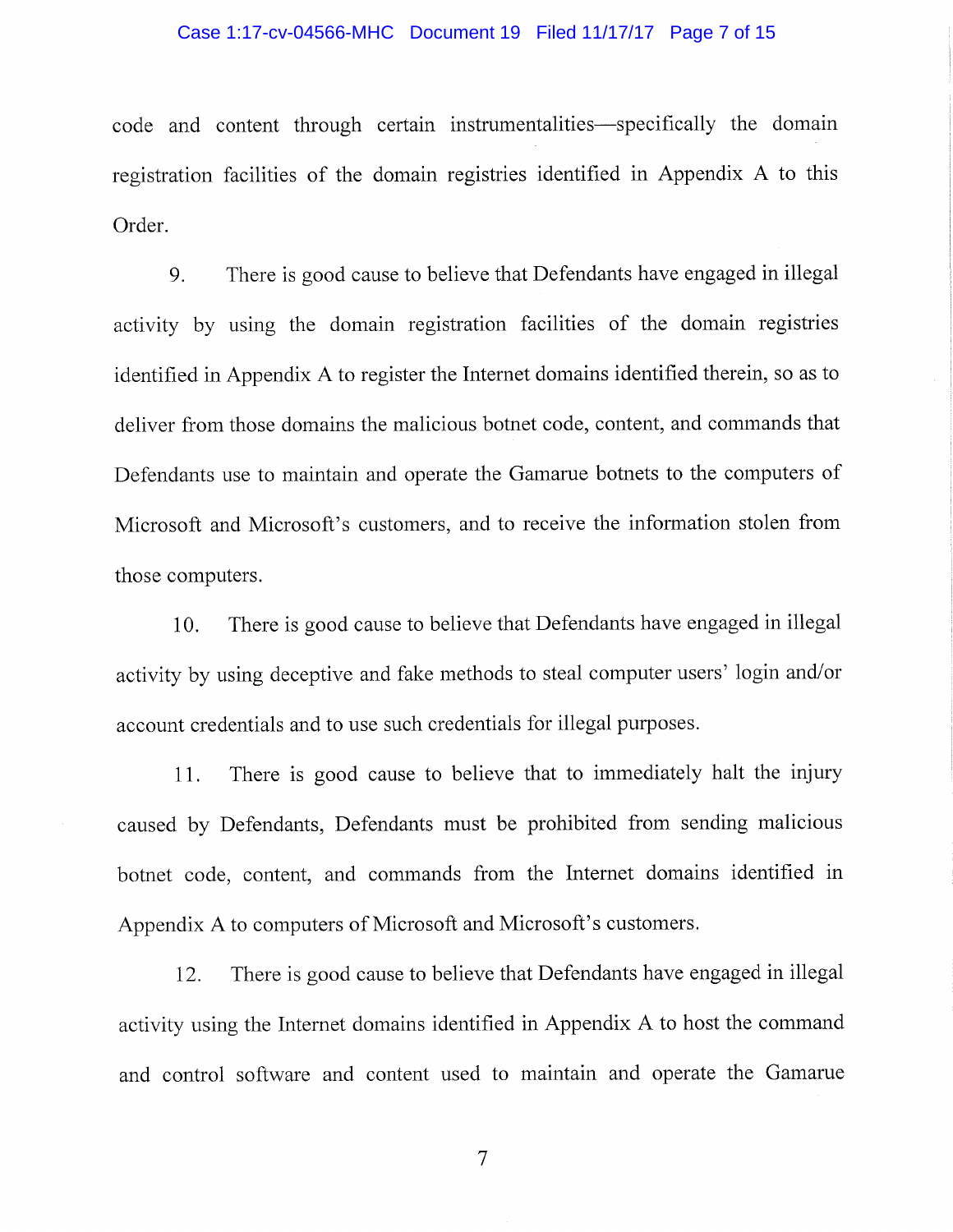# Case 1:17-cv-04566-MHC Document 19 Filed 11/17/17 Page 8 of 15

botnets. There is good cause to believe that to immediately halt the injury caused by Defendants, each of Defendants' domains set forth in Appendix A must be immediately redirected to the Microsoft-secured name-servers named b66.microsoftintemetsafety.net and b67.microsoftintemetsafety.net, thus making the domains inaccessible to Defendants for command and control purposes.

13. There is good cause to believe that to immediately halt the injury, the execution of this Order should be carried out in a manner coordinated by Microsoft, agencies, and the domain registries identified in Appendix A on or about 8:00 a.m. Eastern Standard Time on November 29, 2017, or such other date and time within eight days of this Order as may be reasonably requested by Microsoft, or directed by the agencies.

14. There is good cause to believe that Defendants will routinely update the Intemet domains associated with the Gamarue botnets, and that Microsoft may identify and update the domains listed in Appendix A as may be reasonably necessary to account for additional Intemet domains associated with the Gamarue botnets just prior to the execution of this Order.

15. There is good cause to permit notice of the instant Order, notice of the Preliminary Injunction hearing, and service of the Complaint by formal and alternative means, given the exigency of the circumstances and the need for prompt relief. The following means of service are authorized by law, satisfy Due Process,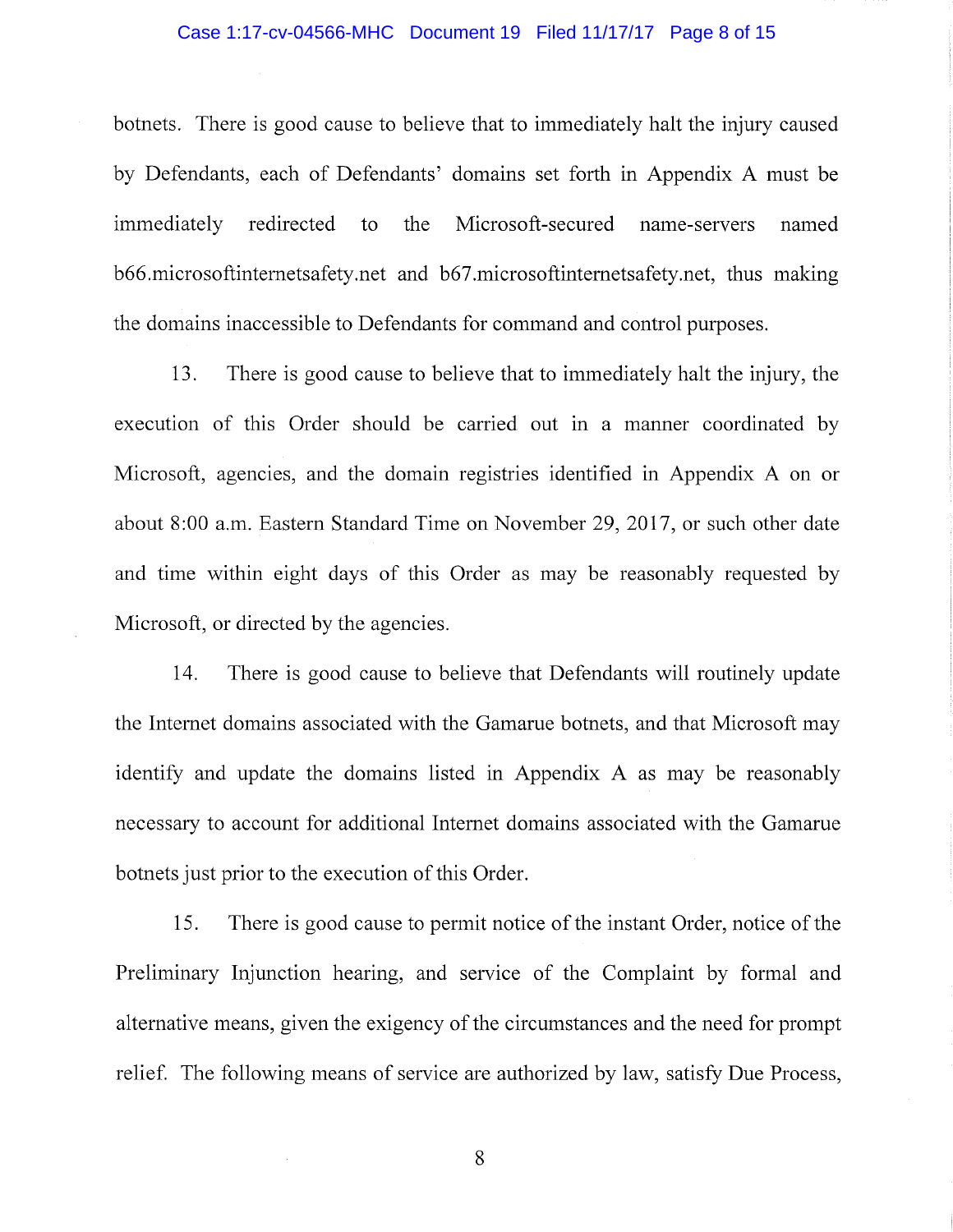#### Case 1:17-cv-04566-MHC Document 19 Filed 11/17/17 Page 9 of 15

and satisfy Fed. R. Civ. P.  $4(f)(3)$  and are reasonably calculated to notify Defendants of the instant order, the Preliminary Injunction hearing and of this action: (1) by personal delivery upon Defendants who provided accurate contact information in the U.S., if any, (2) personal delivery through the Hague Convention on Service Abroad or similar treaties upon defendants who provided accurate contact information in foreign countries that are signatory to such treaties, if any, (3) transmission by email, facsimile, mail and/or personal delivery to the contact information provided by Defendants to their domain registrars and hosting companies and as agreed to by Defendants in their domain registration and/or hosting agreements, or (4) publishing notice on a publicly available Intemet website and/or in newspapers in the communities where Defendants are believed to reside.

# **TEMPORARY RESTRAINING ORDER AND ORDER TO SHOW CAUSE**

**IT IS THEREFORE ORDERED** that, Defendants, their representatives, and persons who are in active concert or participation with them are temporarily restrained and enjoined from: (1) intentionally accessing and sending malicious software or code to Microsoft, its customers, and the protected computers and operating systems of Microsoft and its customers, without authorization, in order to infect those computers and make them part of any botnet, (2) sending malicious code to configure, deploy and operate a botnet, (3) configuring, deploying,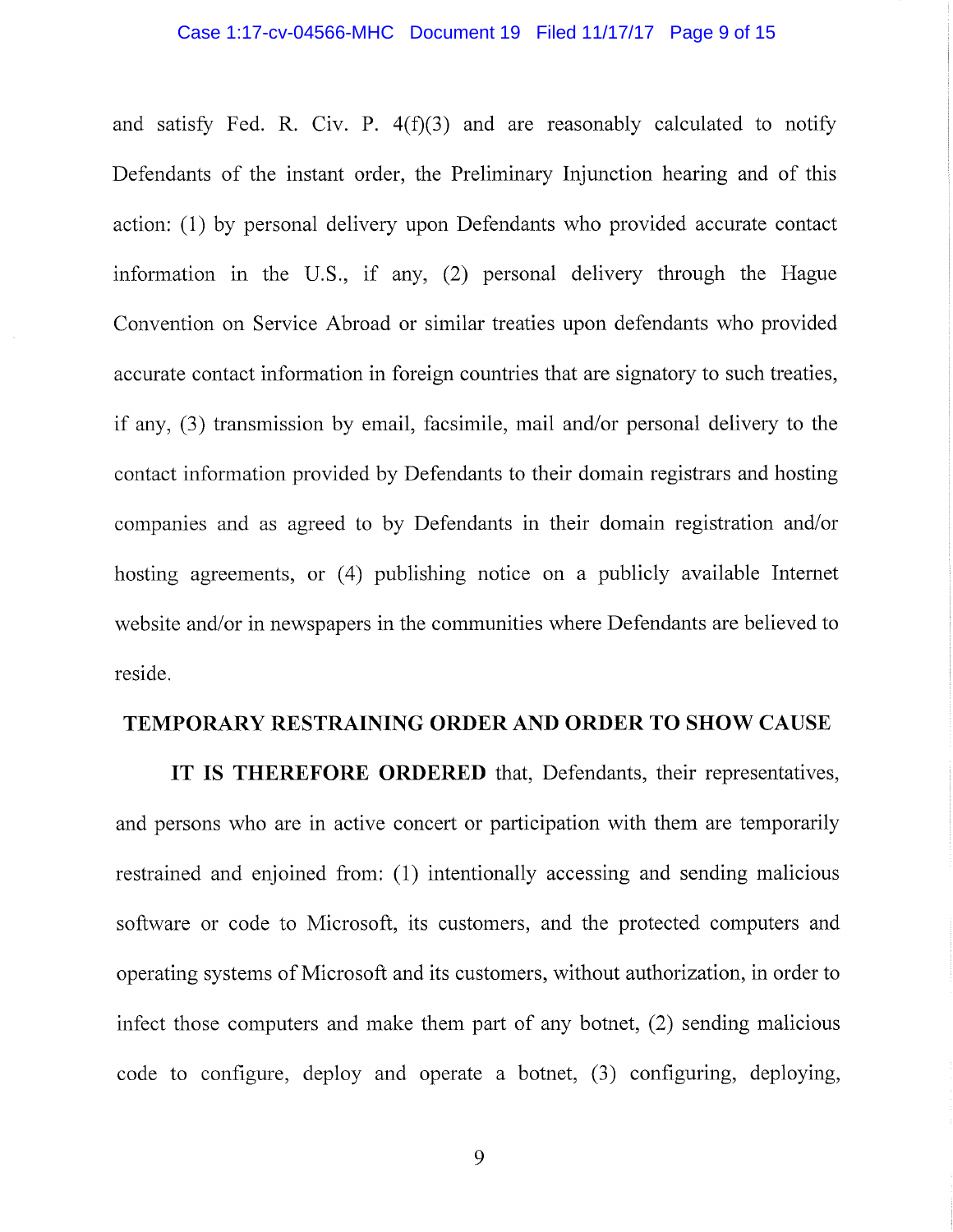#### Case 1:17-cv-04566-MHC Document 19 Filed 11/17/17 Page 10 of 15

operating, or otherwise participating in or facilitating one of the botnets described in the TRO Application, including but not limited to the command and control software hosted at and operating through the Intemet domains set forth in Appendix A and through any other component or element of the botnets in any location; (4) stealing information, money, or property from Microsoft or Microsoft's customers; (5) misappropriating that which rightfully belongs to Microsoft or its customers, or in which Microsoft or its customers has a proprietary interest; (6) downloading or offering to download additional malicious software onto the computers of Microsoft or Microsoft's customers; or (7) undertaking any similar activity that inflicts harm on Microsoft, Microsoft's customers, or the public.

**IT IS FURTHER ORDERED** that, Defendants, their representatives, and persons who are in active concert or participation with them are temporarily restrained and enjoined from (1) using and infringing Microsoft's trademarks, including specifically Microsoft's registered trademarks "Internet Explorer," "Microsoft," or "Windows," bearing registration numbers 2872708, 2463526 or 2277112, and/or other trademarks, trade names, service marks, or Intemet Domain addresses or names; (2) using in connection with Defendants' activities, products, or services any false or deceptive designation, representation, or description of Defendants or of their activities, whether by symbols, words, designs, or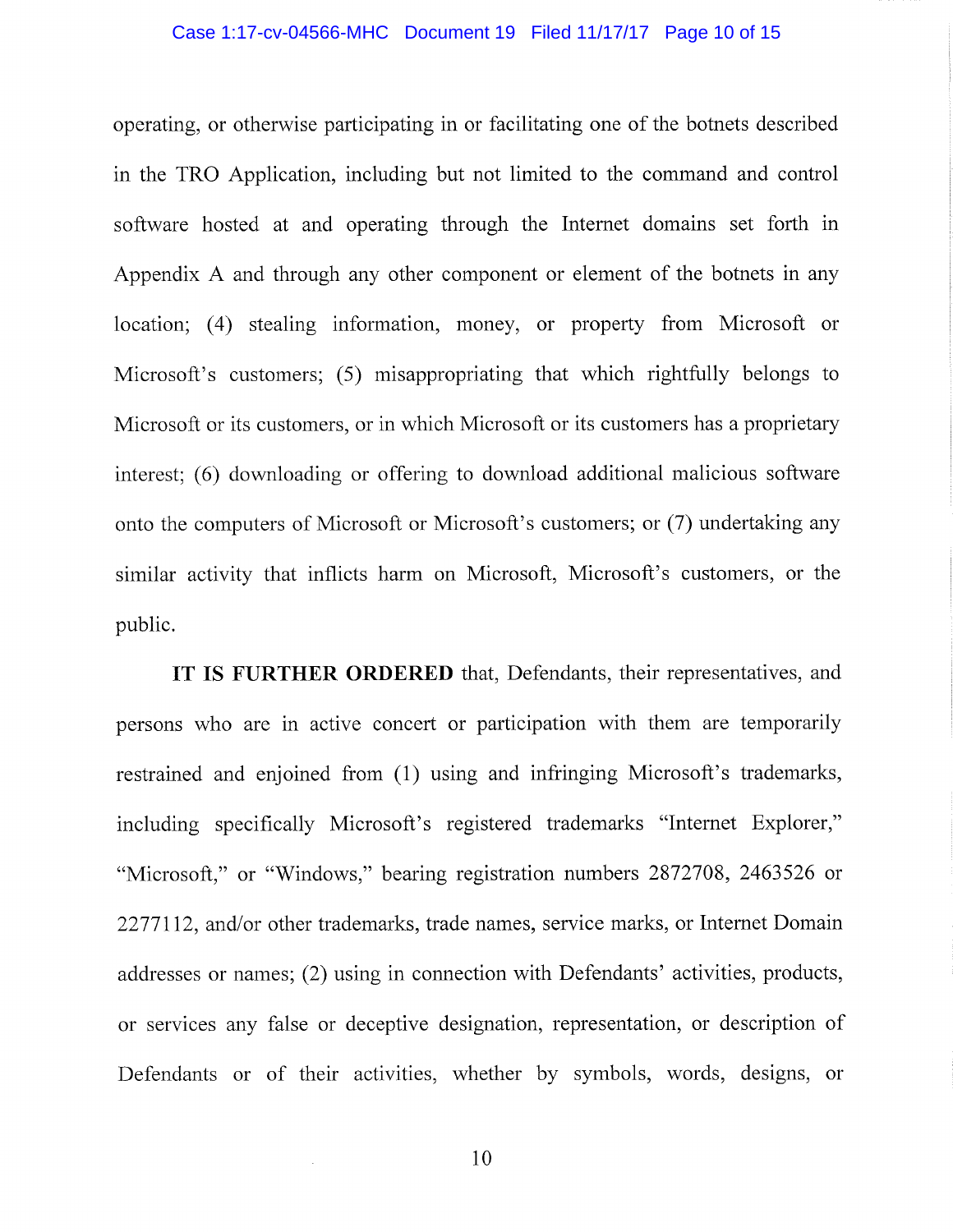#### Case 1:17-cv-04566-MHC Document 19 Filed 11/17/17 Page 11 of 15

statements, which would damage or injure Microsoft or give Defendants an unfair competitive advantage or result in deception of consumers; or (3) acting in any other manner which suggests in any way that Defendants' activities, products, or services come from or are somehow sponsored by or affiliated with Microsoft, or passing off Defendants' activities, products, or services as Microsoft's.

**IT IS FURTHER ORDERED** that the instant case and all documents sealed by the Court on November 14, 2017 shall remain under seal until November 30, 2017 or another date and time ordered by the Court upon a showing of good cause.

**IT IS FURTHER ORDERED** that, with respect to the Internet domains set forth in Appendix A, the domain registries located in the United States and also set forth in Appendix A shall take the following actions:

A. Maintain unchanged the WHOIS or similar contact and identifying information as of the time of receipt of this Order and maintain the domains with the current registrar;

B. The domains shall remain active and continue to resolve in the manner set forth in this Order;

C. Prevent transfer or modification of the domains by Defendants or third parties at the registrar;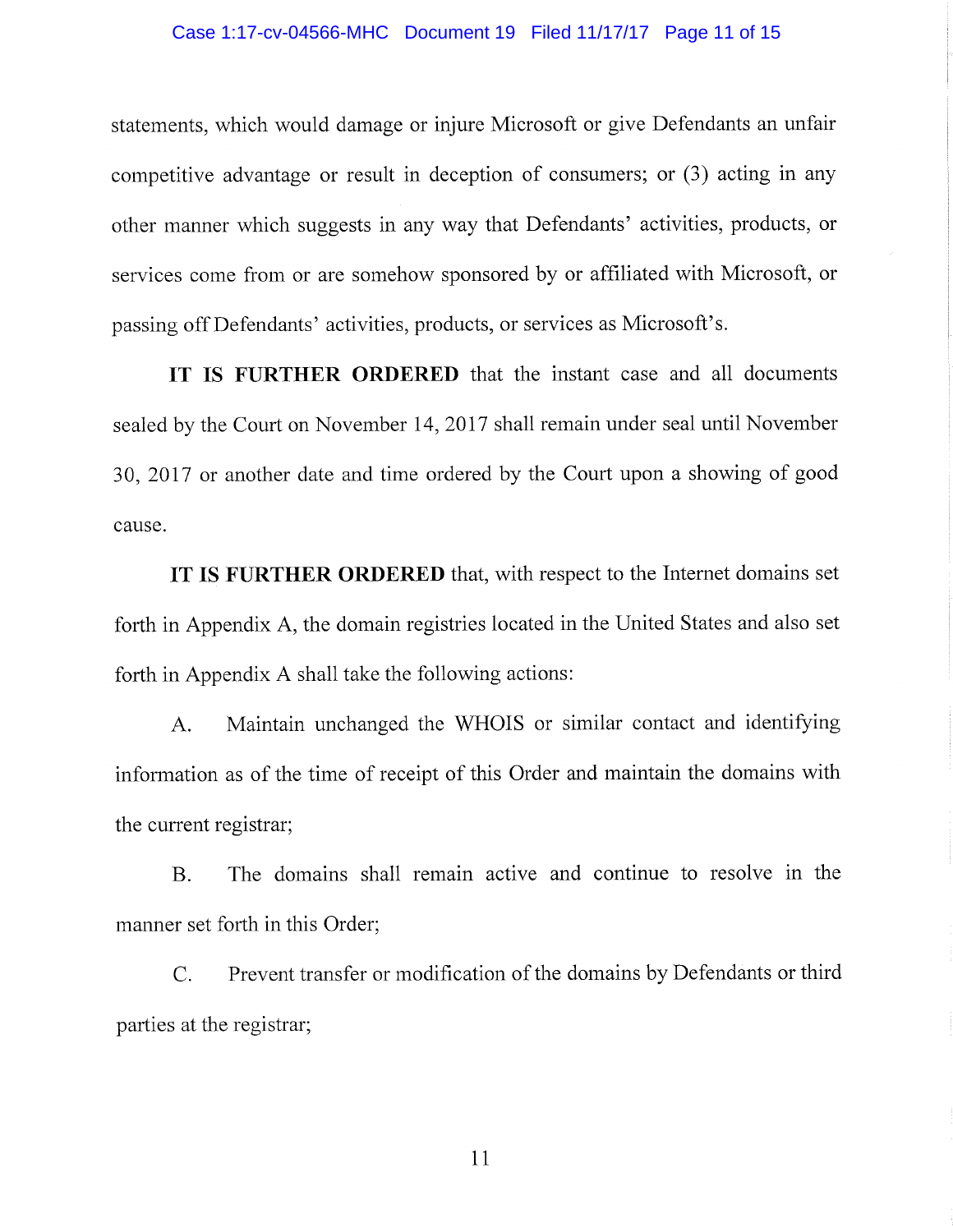#### Case 1:17-cv-04566-MHC Document 19 Filed 11/17/17 Page 12 of 15

D. The domains shall be redirected to secure servers by changing the authoritative name servers to b66.microsoftinternetsafety.net and b67.microsoftintemetsafety.net and, as may be necessary, the IP address associated with name server or taking other reasonable steps to work with Microsoft to ensure the redirection of the domains and to ensure that Defendants cannot use them to control the botnets;

E. Take all steps required to propagate to the foregoing changes through the Domain Name System ("DNS"), including domain registrars;

F. Preserve all evidence that may be used to identify the Defendants using the domains; and

G. Refrain from providing any notice or warning to, or communicating in any way with Defendants or Defendants' representatives and refrain from publicizing this Order until this Order is executed in full, except as necessary to communicate with domain registrars and registries to execute this order.

**IT IS FURTHER ORDERED** that copies of this Order, notice of the Preliminary Injunction hearing, and service of the Complaint may be served by any means authorized by law, including (1) by personal delivery upon Defendants who provided accurate contact information in the U.S., if any; (2) personal delivery through the Hague Convention on Service Abroad or similar treaties upon defendants who provided accurate contact information in foreign countries that are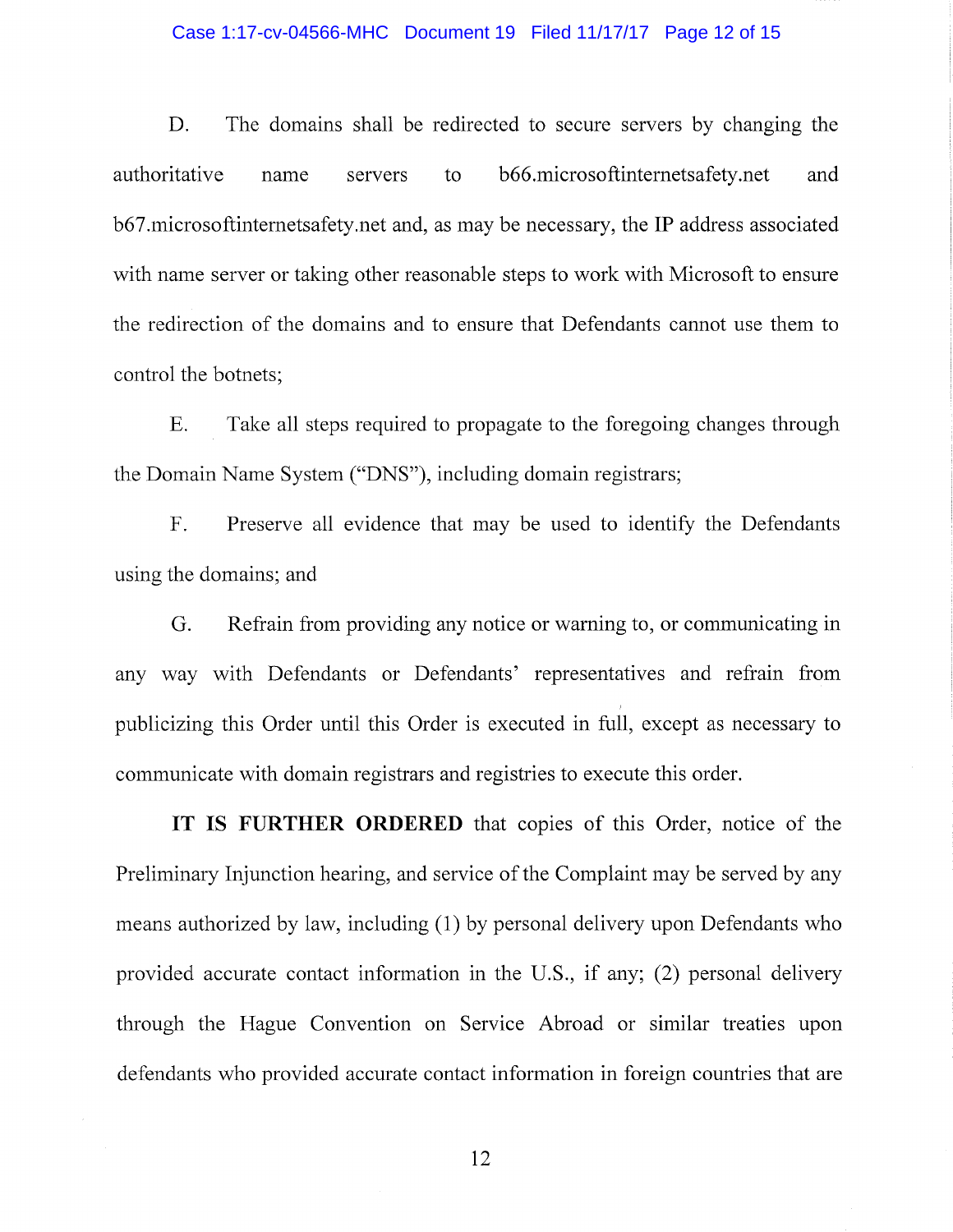#### Case 1:17-cv-04566-MHC Document 19 Filed 11/17/17 Page 13 of 15

signatory to such treaties, if any,  $(3)$  transmission by email, facsimile, mail and/or personal delivery to the contact information provided by Defendants to their domain registrars and/or hosting companies and as agreed to by Defendants in their domain registration and/or hosting agreements, or (4) publishing notice on a publicly available Internet website and/or in newspapers in the communities where Defendants are believed to reside.

**IT IS FURTHER ORDERED,** pursuant to Federal Rule of Civil Procedure 65(b) that the Defendants shall appear before this Court on November 30, 2017 at 10:00 a.m. to show cause, if there is any, why this Court should not enter a Preliminary Injunction, pending final ruling on the Complaint against the Defendants, enjoining them from the conduct temporarily restrained by the preceding provisions of this Order.

**IT IS FURTHER ORDERED** that Microsoft shall post bond in the amount of \$100,000 as cash to be paid into the Court registry.

**IT IS FURTHER ORDERED** that Microsoft may identify and update the domains in Appendix A to this Order as may be reasonably necessary to account for additional Internet domains associated with the Gamarue botnets just prior to the execution of this Order.

**IT** IS **FURTHER ORDERED** that the Defendants shall file with the Court and serve on Microsoft's counsel any answering affidavits, pleadings, motions.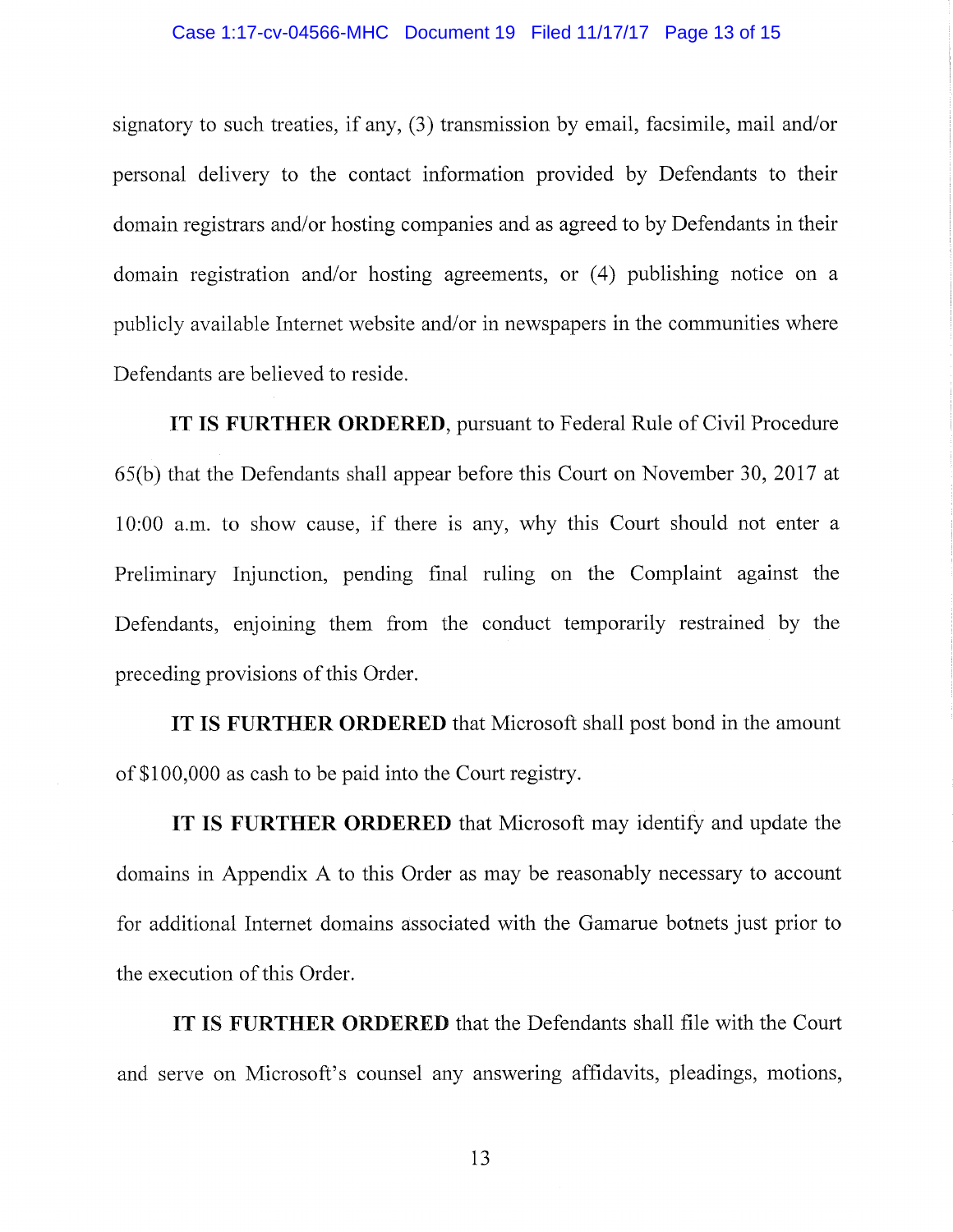#### Case 1:17-cv-04566-MHC Document 19 Filed 11/17/17 Page 14 of 15

expert reports or declarations, and/or legal memoranda no later than two (2) days prior to the hearing on Microsoft's request for a preliminary injunction. Microsoft may file responsive or supplemental pleadings, materials, affidavits, or memoranda with the Court and serve the same on counsel for the Defendants no later than one (1) day prior to the preliminary injunction hearing in this matter. Provided that service shall be performed by personal or overnight delivery, facsimile, or electronic mail, and documents shall be delivered so that they shall be received by the other parties no later than 4:00 p.m. (Eastern Standard Time) on the appropriate dates listed in this paragraph.

# **IT IS SO ORDERED**

Entered this 17th day of November, 2017

United States District Judge